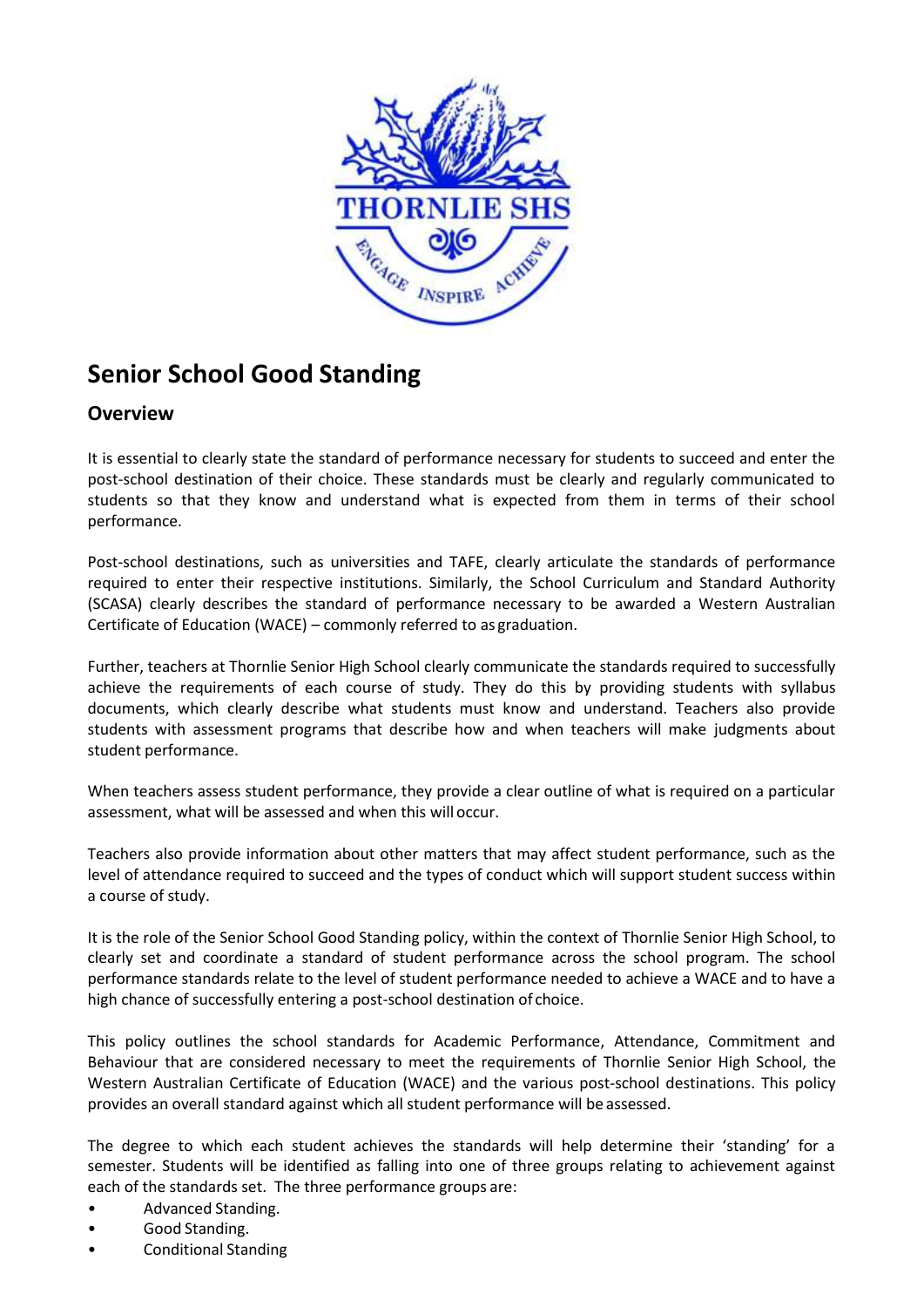# **1.0 Rationale**

It is essential to clearly state the standard of performance necessary for students to succeed and enter the post-school destination of their choice. These standards will be clearly and regularly communicated to students so that they know and understand what is expected from them in terms of their school performance.

Teachers at Thornlie Senior High School clearly communicate the standards required to successfully achieve the requirements of each Course that students undertake. They do this by providing students with:

- A syllabus document, which clearly describe what students must know andunderstand.
- An assessment outline that describes how and when teachers will make judgments about student performance. When teachers assess student performance, they provide a clear outline of what is required on a particular assessment, what will be assessed and when this willoccur.
- Information about other factors that may affect student performance, such as the level of attendance required to succeed and the types of conduct which will support studentsuccess.

# **2.0 Standards**

The Thornlie Senior High School Senior School Good Standing Policy relates to the level of student performance that will best support achievement of the Western Australian Certificate of Education (WACE) and to have a high chance of successfully entering a post-school destination of choice. It outlines standards in relation to Commitment, Academic Performance, Attendance and Conduct.

#### **2.1 Commitment**

All students will be provided with the opportunity to engage in relevant and meaningful curriculum. Students are responsible for giving themselves every opportunity to achieve their full potential. Student commitment can be demonstrated through the five attributes on their semester report.

#### **2.2 Academic Performance**

All students will be provided with the opportunity to develop knowledge and skills to achieve success at school and be best placed to make a meaningful transition to a post school destination of their choice. Students will achieve this by making appropriate selections for Year 11 enrolling in either:

- an ATAR pathway (four or five School Curriculum and Standards Authority ATAR Courses plus a Vocational Education and Training (VET) Certificate), or
- a General pathway (five School Curriculum and Standards Authority General Courses plus a Vocational Education and Training (VET) Certificate), or
- the Big Picture Academy.

Students entering Year 12 will continue their chosen pathway in a strategic manner to maximise their options for their Exit plan.

#### **2.3 Attendance**

There is a very strong connection between the academic performance of Senior School students and their attendance and participation in the learning program. Absence is likely to impact on a student's ability to understand the material covered and to successfully complete the assessment program to the best of their ability.

#### **2.4 Conduct**

All students in Senior School at Thornlie Senior High School are expected to maintain a high level of conduct at all times. Good conduct ensures that students give themselves the best opportunity of focusing on achieving their academic potential. Further, good conduct ensures that students develop strong positive working relationships with their peers andteachers.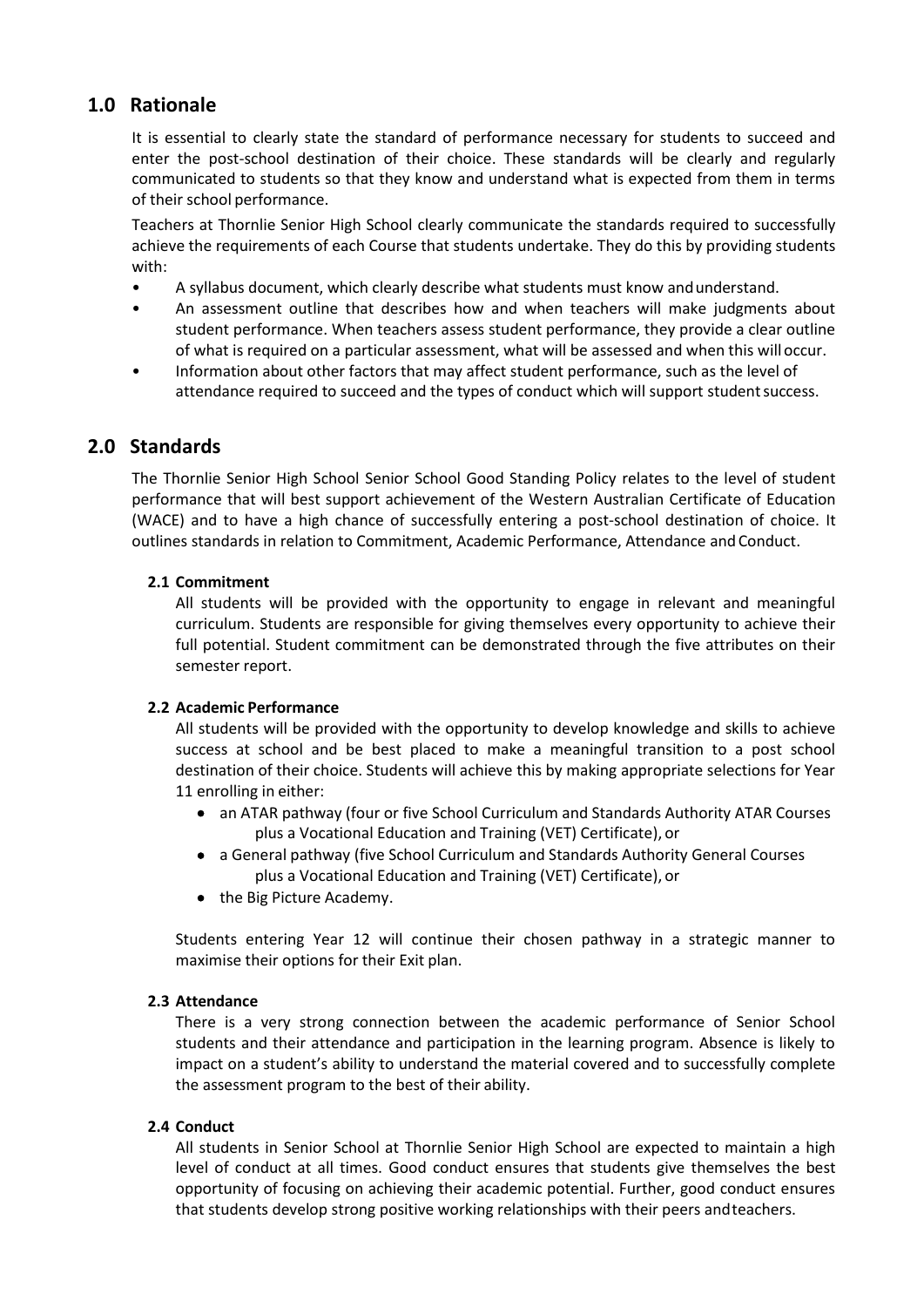The following are considered aspects of appropriate conduct:

- Valuing education
- Respecting school rules including the Uniform Policy;
- Respecting the rights of others (including all school staff);
- Appropriate organisation and preparation; and
- Appropriate use of class time.

## **3.0 Parameters used for assessing students standing persemester**

Each student will have the standards assessed to help determine their 'Standing' for a semester. Students will be identified as falling into one of three groups relating to achievement against each of the standards set for Senior School. There are three standings:

- Good Standing (3.1);
- Advanced Standing (3.2); and
- Conditional Standing (3.3).

All students will commence on 'Good Standing' when they enroll at Thornlie Senior High School. Student standings will be re-determined at the end of each semester and feedback will be provided to students regarding their current standing. It will also be used to determine whether students are acquiring maximum support for achieving a WACE and the various standards for entering post-school destinations.

#### **3.1 Good Standing**

Students who are deemed to have maintained Good Standing in a semester will have achieved the following levels of performance in relation to the Senior School standards (Section2):

 **Commitment Standard** Obtain at least 50% combined 'Consistently' and 'Often' attributes on Semesterreport.

#### **Academic Standard**

Obtain a minimum "C" grade in 60% or more Courses i.e. 3 or more "C" Course grades for ATAR and General pathway students.

- **VET Standard (where a student has enrolled in a VET Certificate Year11/12)** Year 11: Achieved Year One Units as set in Year Program. Year 12: Completion of full VET Certificate.
- **Attendance Standard** 90% attendance or better in all six courses studied.

#### **Conduct Standard**

Maintain appropriate conduct across the school.

Students who maintain Good Standing in a semester will have access to all of the privileges of Senior School including:

- Represent the school in student affairs and other extra-curricular activities such as carnivals, sporting events and performances.
- Access to school and year group functions, such as the school ball.
- Other privileges for students maintaining good standing as arranged by the school, including such things as Workplace Learning and Academic Reward Excursion.

Students who lose their Good Standing may not participate in extra-curricular activities such as camps, excursions, school trips intra- and inter-state or overseas, social functions or performances that are not an essential part of the educational program.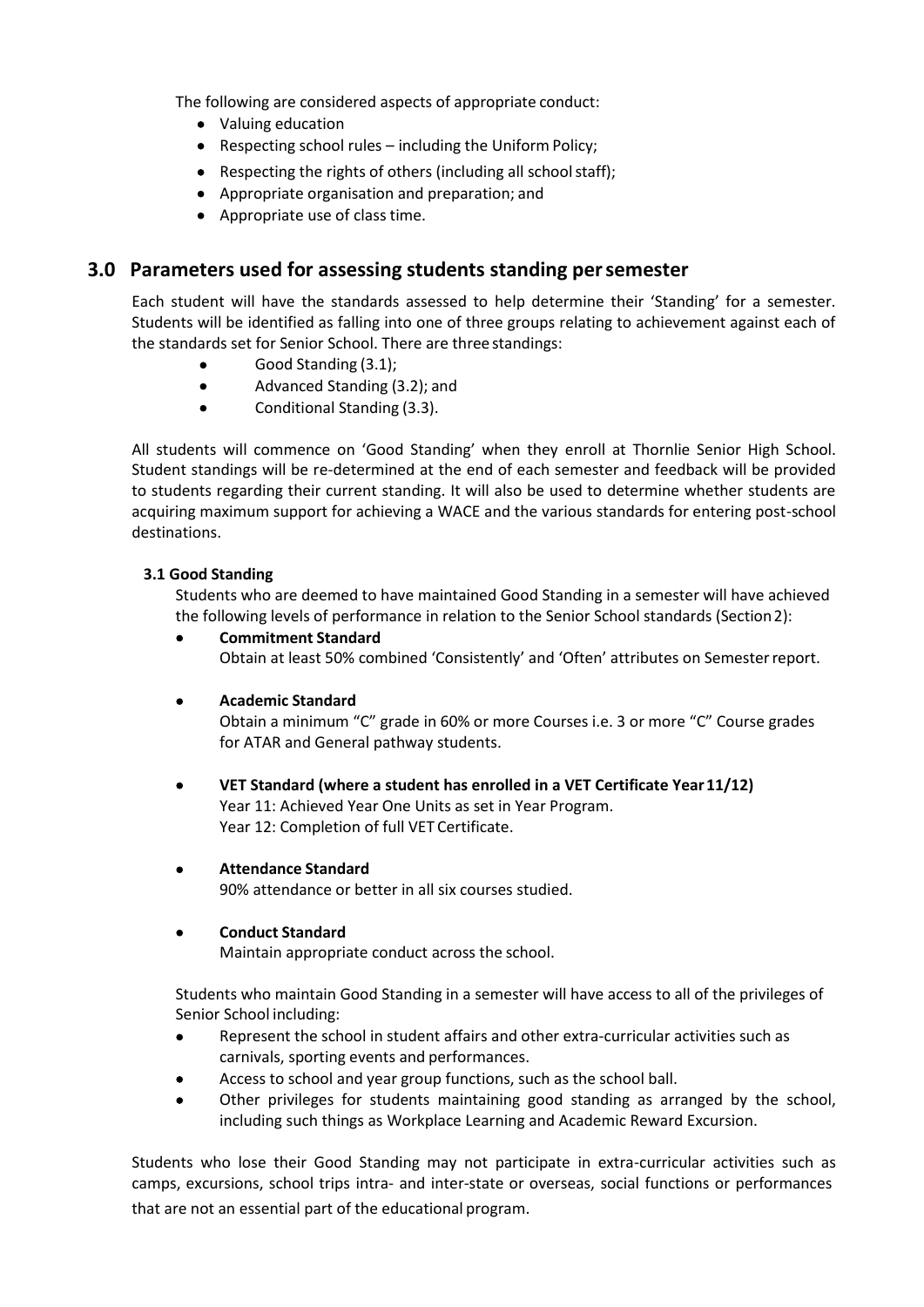#### **3.2 Advanced Standing**

Students are deemed to have excelled in relation to the commitment standard (Section 2) when they have achieved the following levels of performance in a semester:

 **Commitment Standard** Obtain at least 80% combined 'Consistently' and 'Often' attributes on Semesterreport.

## **Academic Standard**

Obtain a minimum "C" grade in all Courses.

## **VET Standard**

Year 11: Year 11: Achieved Year One Units as set in Year Program. Year 12: Completion of full VET Certificate.

#### **Attendance Standard**

92% attendance or better in all six courses studied.

## **Conduct Standard**

Maintain appropriate conduct across the school.

Students who achieve Advanced Standing in a semester will have access to all of the privileges of Senior School as described in the Good Standing section (3.1) and willreceive:

- Advanced Standing membership, including Academic Breakfast Club;
- An Advanced Standing Certificate which will show the semester and year in which Advanced Standing was achieved and a Badge; and
- Recognition at a full school or year group assembly.

### **3.3 Conditional Standing**

Students are deemed to have performed below an acceptable level in relation to the standards (Section 2) when they have exhibited one or more of the following levels of performance in a semester:

 **Commitment Standard** Obtain less than 50% combined 'Consistently' and 'Often' attributes on Semesterreport.

## **Academic Standard**

Obtain less than minimum "C" grade in 60% or more Courses.

## **VET Standard**

Year 11: Achieved less than Year One Units as set in Year Program. Year 12: Not completed the full VET Certificate by conclusion of studies.

## **Attendance Standard**

**Below** 90% attendance in all six courses studied.

## **Conduct Standard**

Not maintaining appropriate conduct across the school.